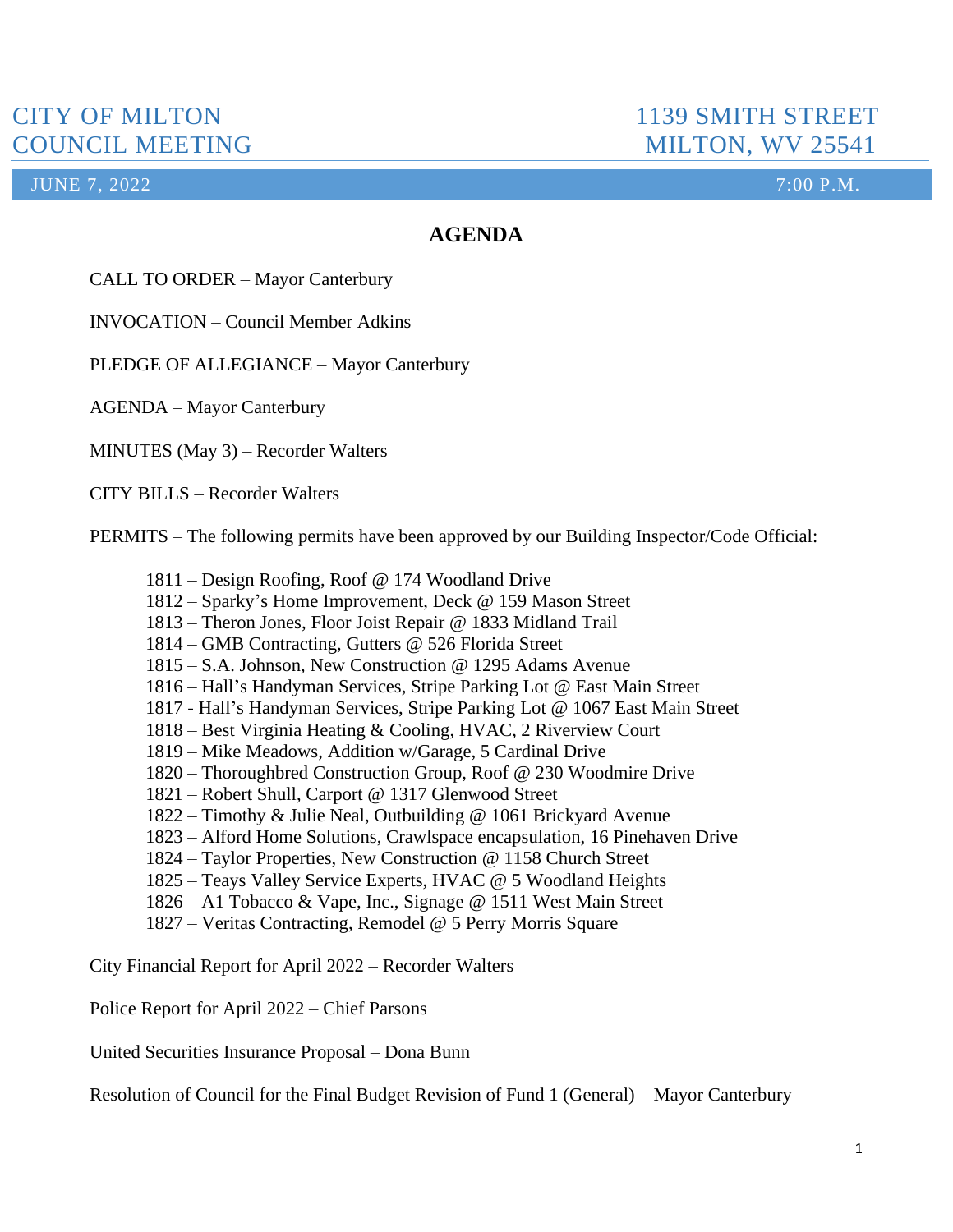Resolution of Council for the Final Budget Revision of Fund 2 (Coal Severance) – Mayor Canterbury

Resolution Authorizing the City of Milton to Request, Apply for and/or Receive the Second Tranche of Its Designated Share of Funds From the American Rescue Plan Act of 2021 – Mayor Canterbury

Approve Agreement with Property Owner to Assist in the Demolition of 1019 Newman's Branch Road – Mayor Canterbury

Resolution of Council for the Demolition of 1019 Newman's Branch Road – Mayor Canterbury

Resolution of Council for the Demolition of 1179 North Main Street – Mayor Canterbury

Resolution of Council Authorizing the City of Milton to Apply for a REAP Grant – Mayor Canterbury

Sewer Project Draw Resolution #2 for the Payment of Invoices for the Sewer Project Funded by the United States Department of Agricultural Rural Development – Mayor Canterbury

Resolution Supporting West Virginia's Veterans and Opposing Any Plan or Recommendation That Will Cause the Loss of Access to VA Facilities or the Healthcare Services They Provide – Mayor Canterbury

To Consider on First Reading an Ordinance Amending, Modifying and Re-Enacting Article 139.10 "Court Costs" of the Codified Ordinances of the City of Milton – Mayor Canterbury

To Consider on First Reading an Ordinance Repealing Article 139.12 "Administrative and Failure to Appear Fee Per Citation" of the Codified Ordinances of the City of Milton – Mayor Canterbury

To Consider on First Reading an Ordinance Amending, Modifying and Re-Enacting Article 303.99 "Enforcement, Impounding and Penalty: Penalty" of the Codified Ordinances of the City of Milton – Mayor Canterbury

To Consider on First Reading an Ordinance Amending, Modifying and Re-Enacting Article 333 "Reckless Driving; Hazardous Driving" of the Codified Ordinances of the City of Milton – Mayor **Canterbury** 

To Consider on First Reading an Ordinance Repealing Article 335.99 "Speed Restrictions: Penalty" of the Codified Ordinances of the City of Milton – Mayor Canterbury

To Consider on First Reading an Ordinance Amending, Modifying and Re-Enacting Article 345.30 "Child Passenger Safety Device Required" of the Codified Ordinances of the City of Milton – Mayor **Canterbury** 

To Consider on First Reading an Ordinance Amending, Modifying and Re-Enacting Article 529.99 "Offenses Relating to Persons: Penalty" of the Codified Ordinances of the City of Milton – Mayor **Canterbury**